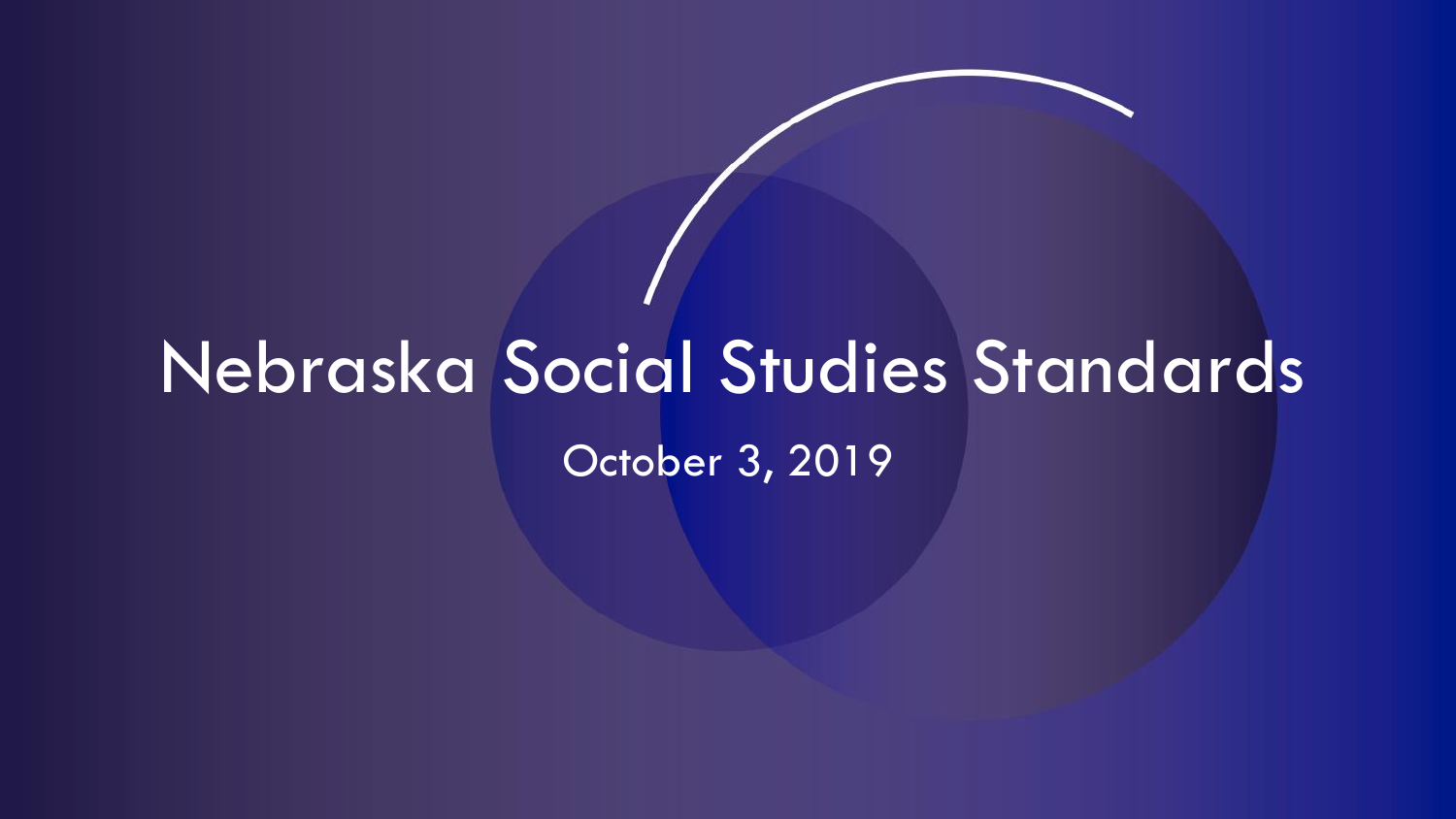#### Today, we will…

- Situate the social studies standards within social studies education.
- Provide an overview of the structure of the social studies standards.
	- Describe the process to collect stakeholder input.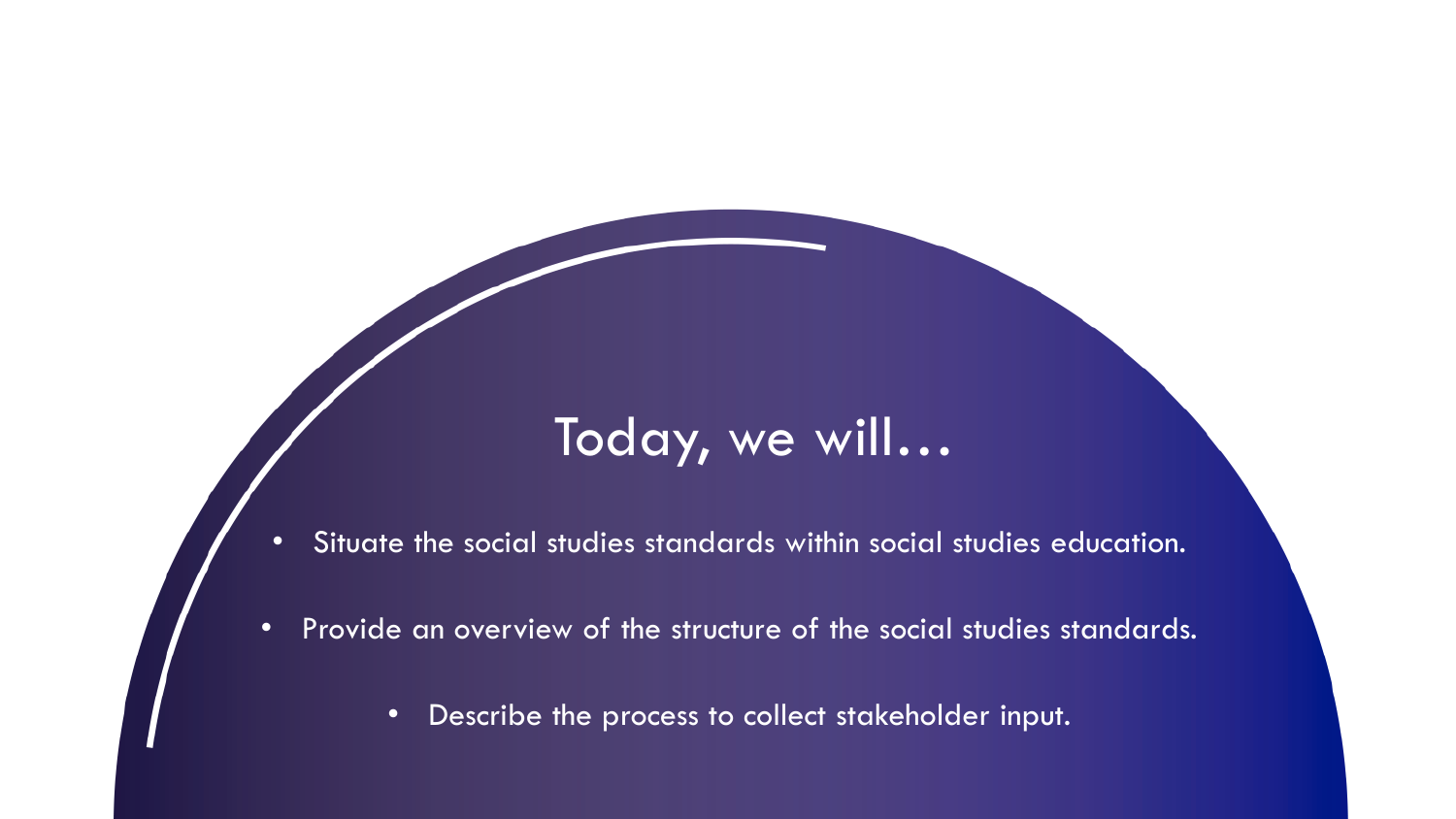#### Guiding Principles for Social Studies Education

- Social Studies Education...
	- Prepares students for college, careers, and civic life.
	- Composed of understandings, concepts, and skills from civics, economics, geography, and history.
	- Driven by inquiry.
	- Creates interdisciplinary applications.
	- Emphasizes skills and practices as preparation for decision-making.
	- Supports and enhances literacy instruction.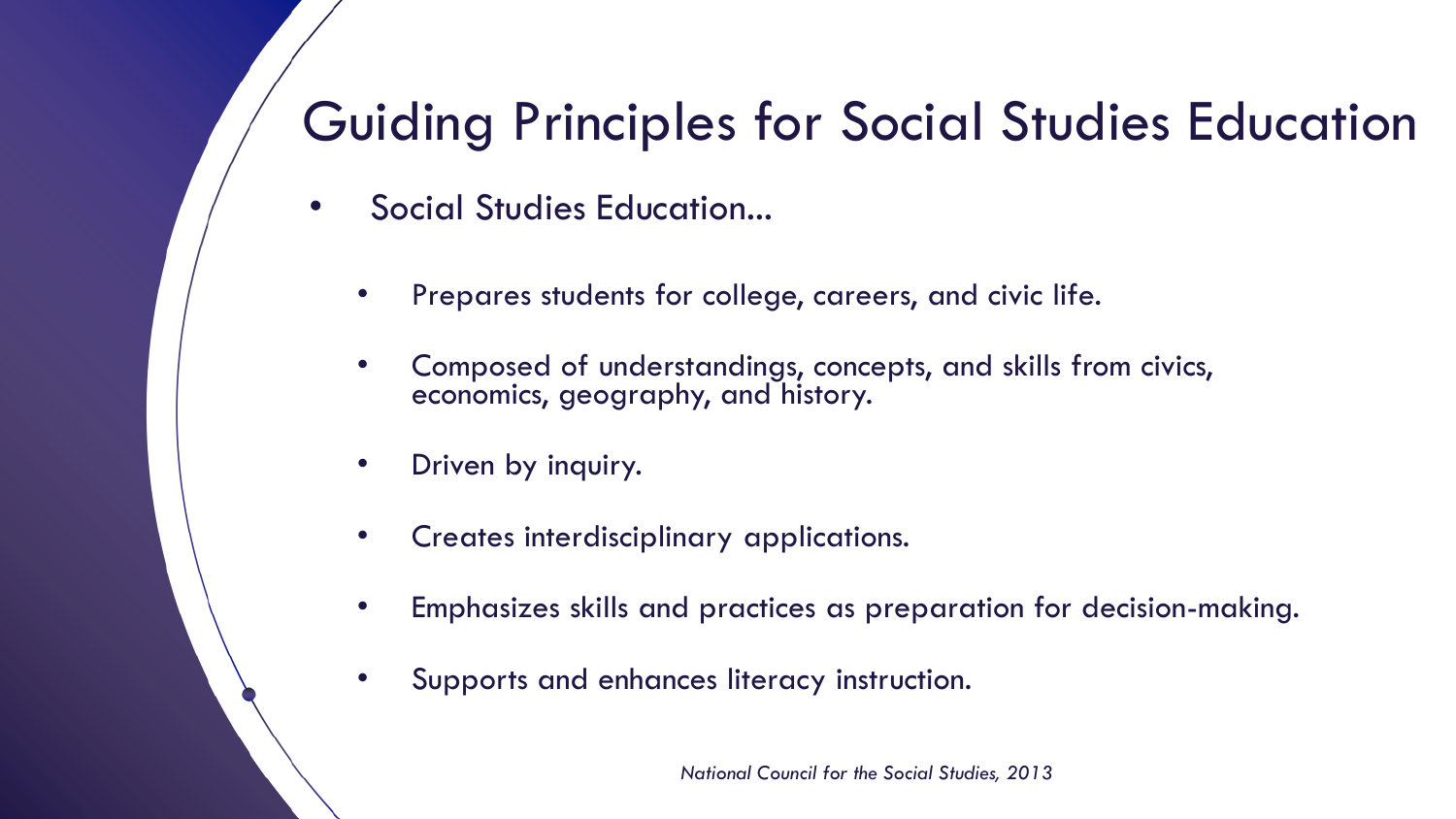- The Nebraska Social Studies Standards must…
	- Require students to learn fundamental knowledge in civics, economics, geography, and history.
	- Encourage students to participate as informed, thoughtful, and engaged citizens.
	- Allow students to develop the actions and dispositions needed to fulfill civic rights and responsibilities.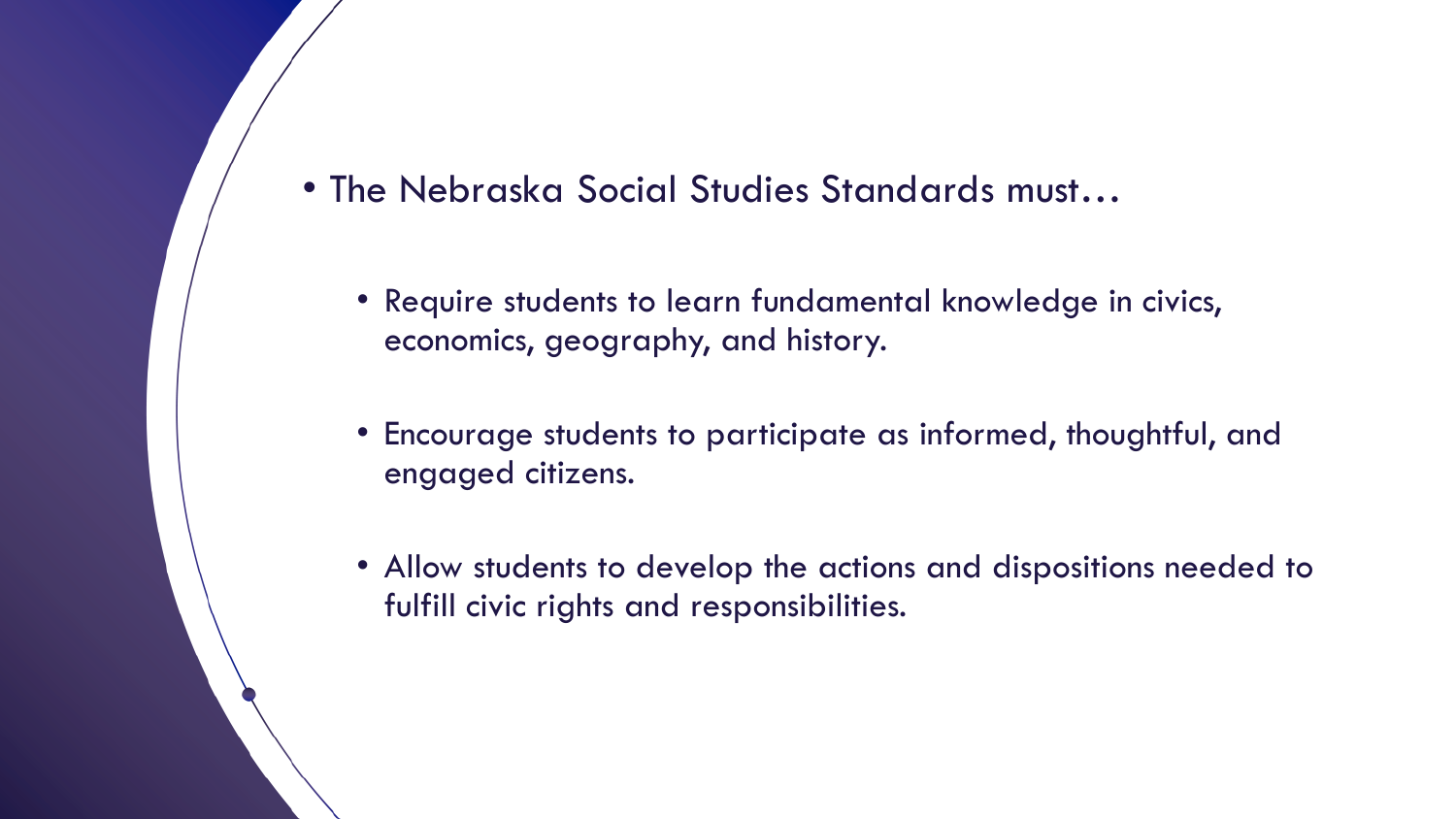#### Standards Vs. Curriculum





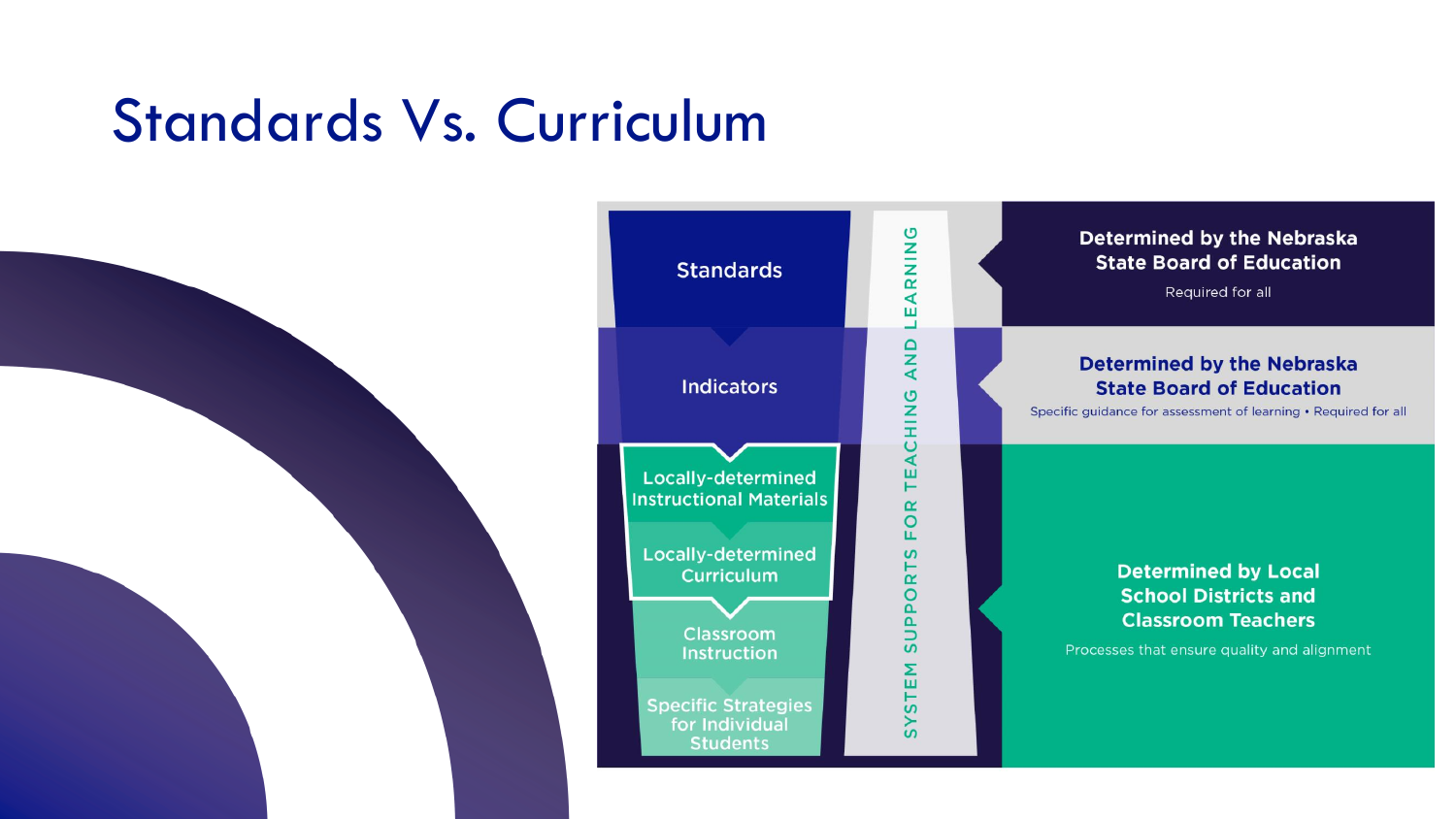#### Organization and Structure



- Standard:
	- A broad, content-based statement that describes the cognitive, affective, or psychomotor learning expectations.

#### • Indicator:

• Specifies what a student must know and be able to do to meet a standard.

#### • Examples:

• Provide guidance relative to topics that may be included in the local curriculum to meet the learning expectations of the standards and indicators.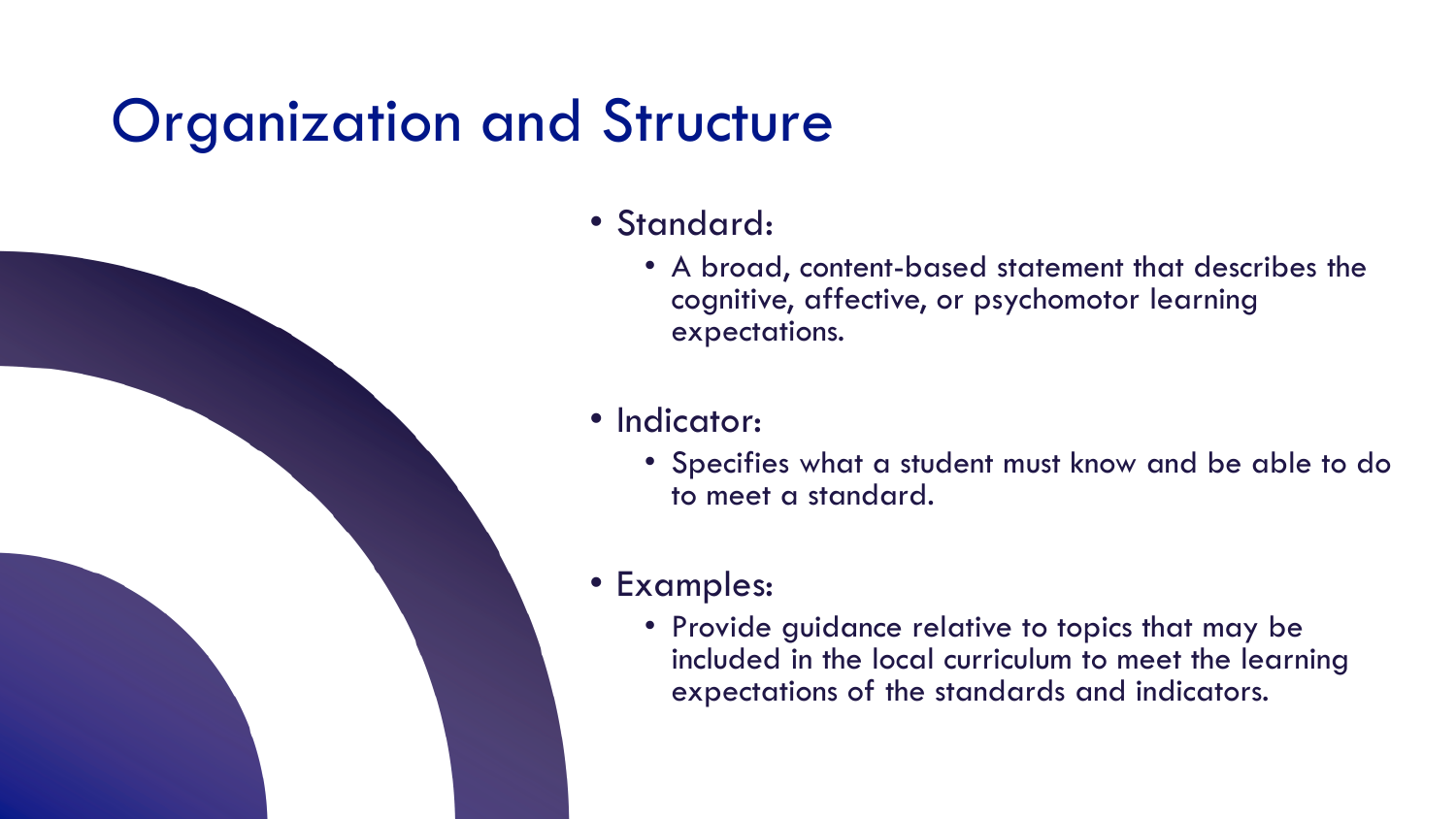

- Utilized Nebraska educators to revise the 2012 Nebraska Social Studies Standards
- Reviewed evaluations of the 2012 Nebraska Social Studies Standards:
	- [Social Studies Instruction in Nebraska](https://cdn.education.ne.gov/wp-content/uploads/2017/11/Social-Studies-Instruction-in-Nebraska_Final-100517.pdf)
	- [Educator Focus Groups](https://cdn.education.ne.gov/wp-content/uploads/2018/09/Summary-of-2018-Nebraska-Social-Studies-Focus-Groups.pdf)
- Reviewed evidence-based practices and social studies standards from other states.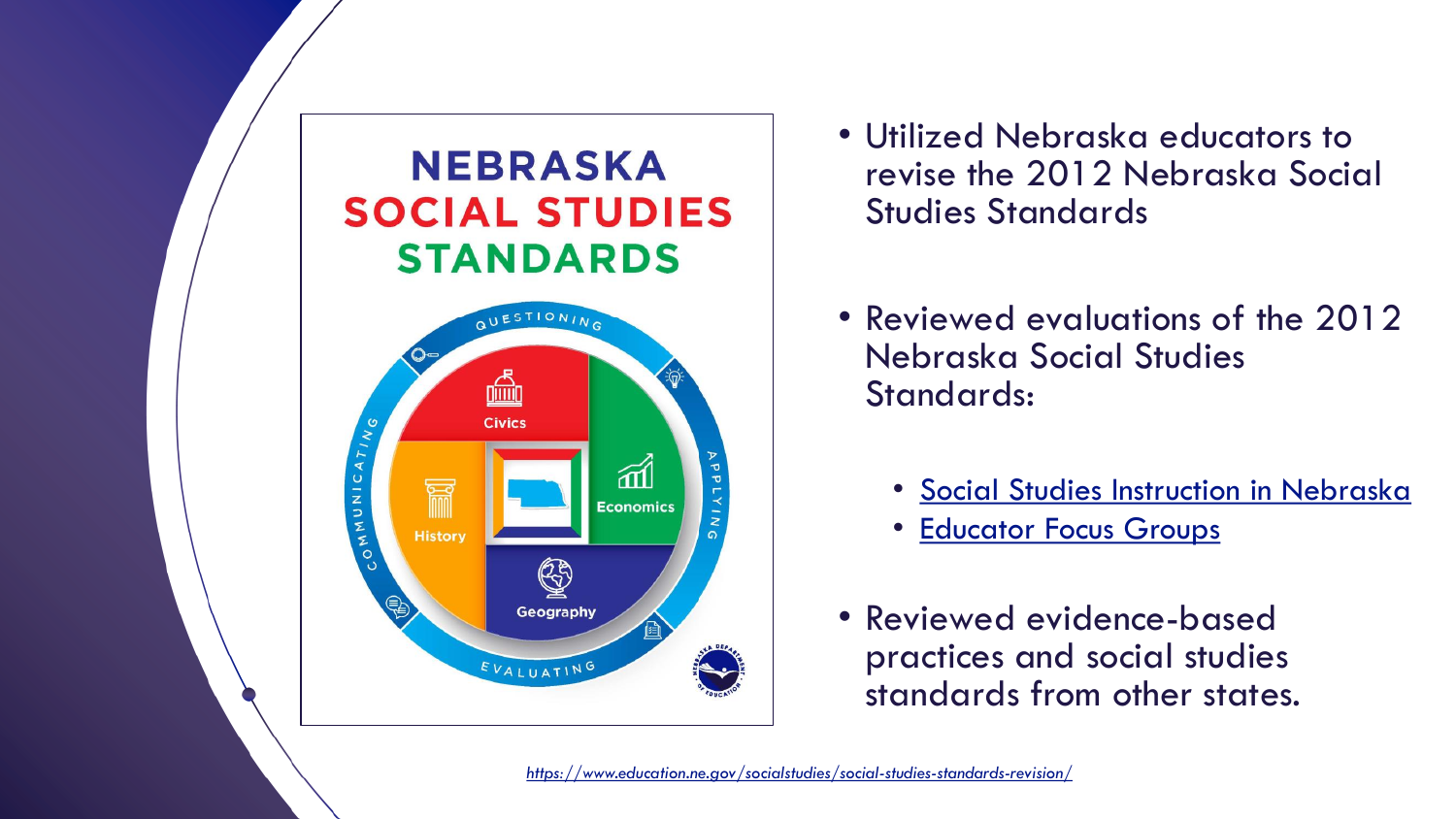#### Organization and Structure – Cont.

- K-8 grade level standards grouped by *disciplines* (civics, economics, geography, and history).
- HS grade band standards organized by *discipline* (civics, economics, geography, and history).
- Standards are grouped by *big ideas*. Big ideas are concepts, themes, or issues that give meaning and connection to facts and skills (Wiggins and McTighe, 2005).
- Prior to each grade level and the high school grade band, a *summary statement* and *theme* are included to provide a high-level overview of what students are expected to learn.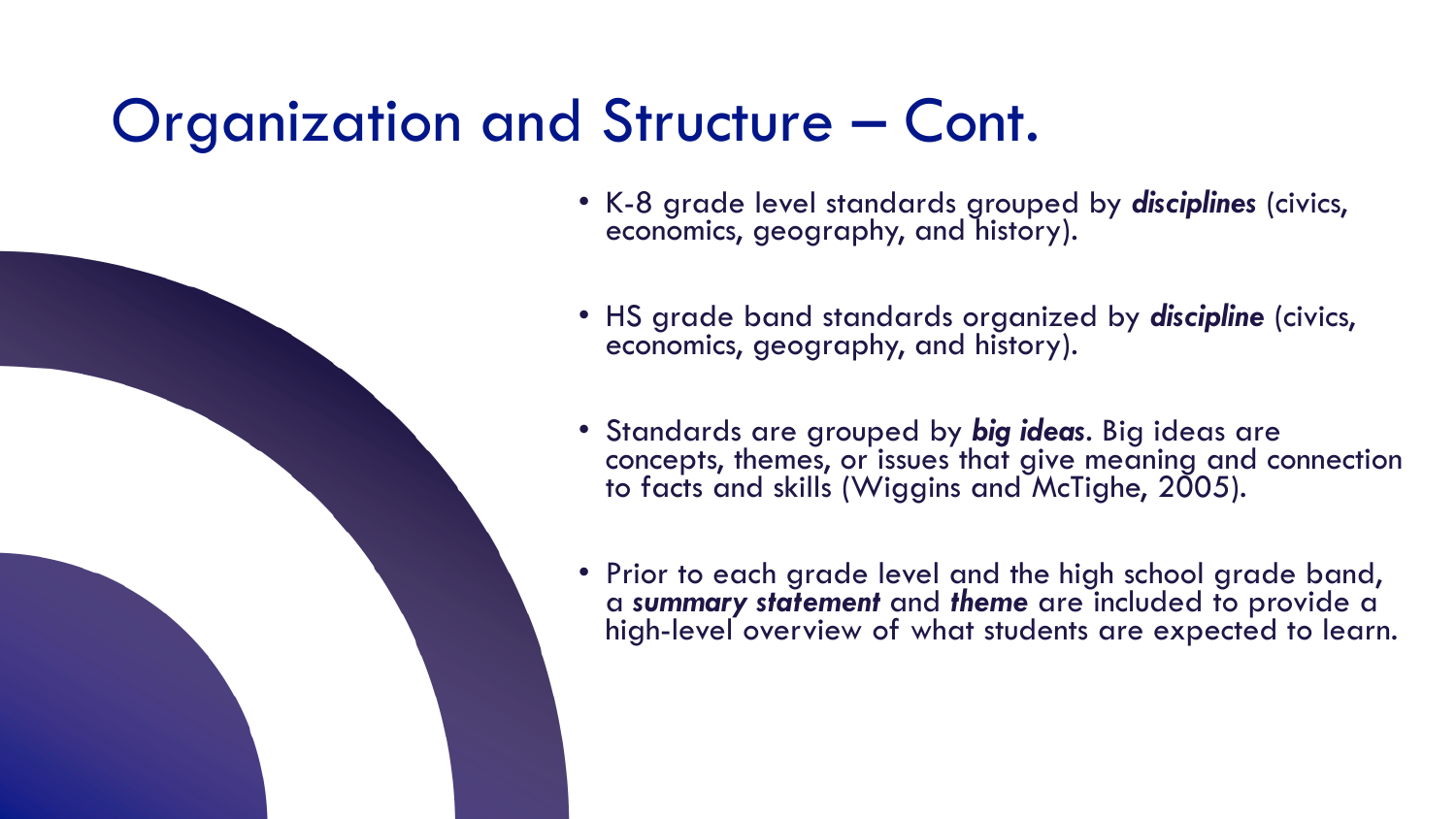### An Example…



- Civics
- Big Idea:
	- Forms and Functions of Government
- Standard (SS 4.1.1):
	- Synthesize and justify the structure and function of Nebraska's government.
- Indicator (SS 4.1.1.e):
	- Justify the importance of roles that leaders and citizens serve in Nebraska government.
- For Example:
	- Governor, state senators, judiciary, tribal leaders, advocacy, group participants.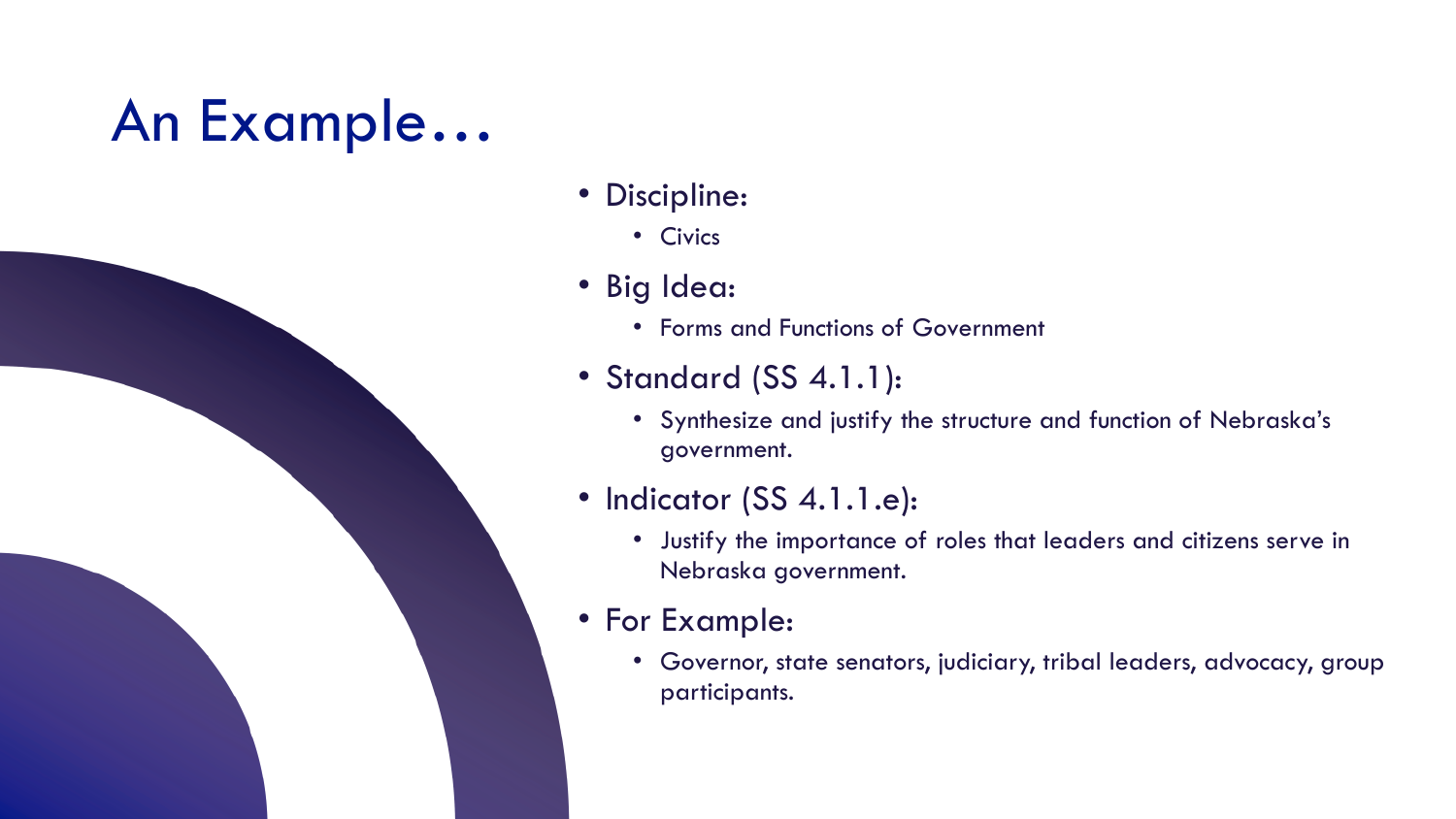### Key Differences Between 2012 & 2019

| 2012                                                                                           | 2019                                                                                                                                                                                                               |
|------------------------------------------------------------------------------------------------|--------------------------------------------------------------------------------------------------------------------------------------------------------------------------------------------------------------------|
| Feedback reflected a need to reduce number of<br>standards (depth vs. breadth).                | Standards are more focused and provide greater<br>depth versus breadth.                                                                                                                                            |
| Standards reflected college, career, and civic<br>readiness.                                   | Specific attention was given to skills that help<br>students prepare for college, career and civic life<br>(e.g. embedded inquiry, historical thinking skills,<br>academic vocabulary, civic participation, etc.). |
| Middle school standards were written at a grade<br>band versus grade level.                    | The K-8 standards are grade-level specific<br>offering more focus and guidance for middle<br>school instruction.                                                                                                   |
| The provisions within 79-724 were often viewed<br>as separate from social studies instruction. | Intentional integration of revised 79-724 which<br>harmonizes the provisions with social studies<br>instruction.                                                                                                   |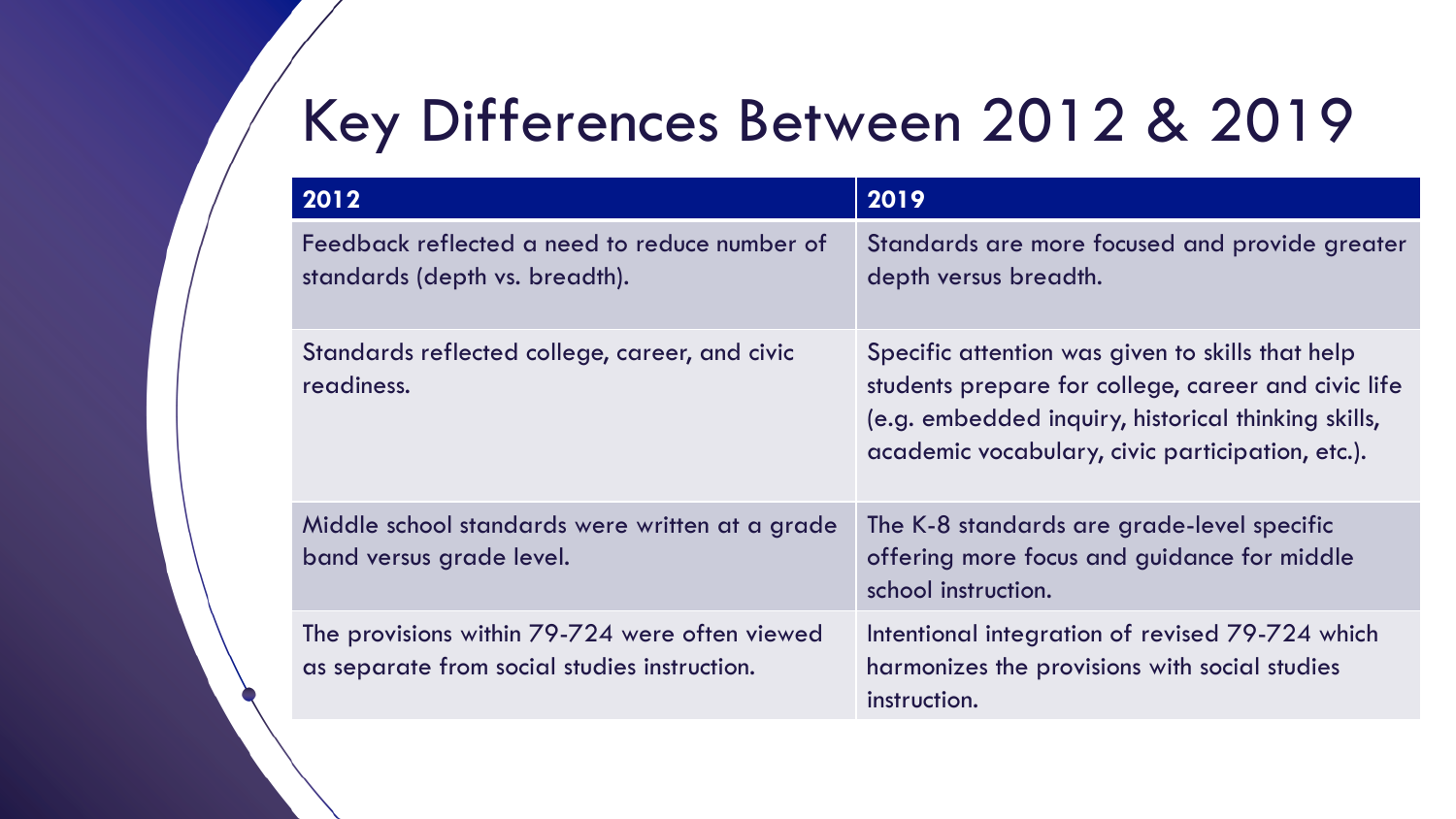

## Stakeholder Input

- Postsecondary Educator Survey 40 responses
- Public Input Survey #1 280 responses
- Public Input Survey #2 544 responses
- Standards Input Email 348 emails
- **Targeted Feedback**
- Centering Equity in Standards Development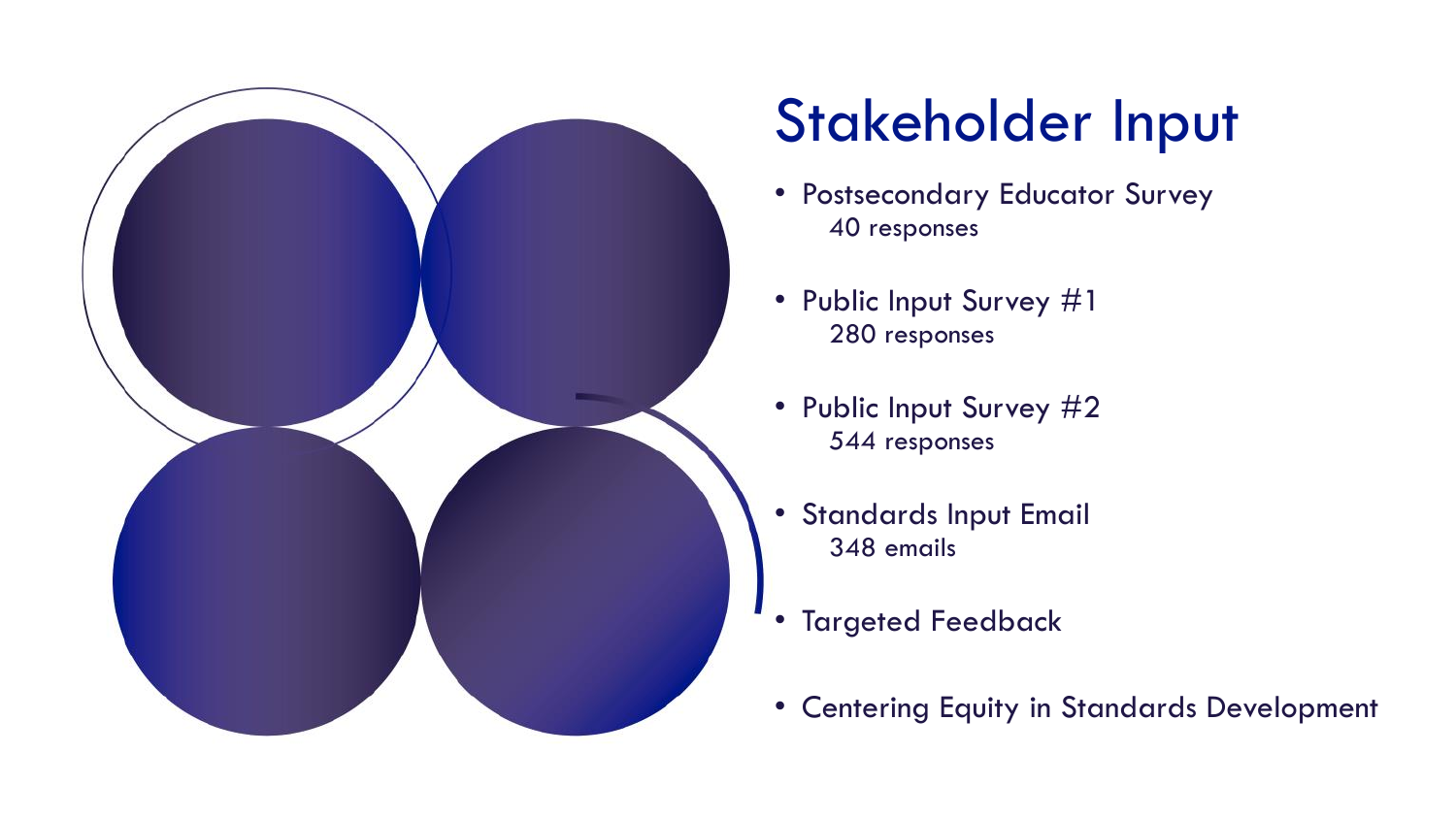### Public Input Survey #2 (N=544)

- 
- Of the respondents, 55% (N=301) identified themselves as educators, and  $21\%$  (N=114) as parents/guardians.
- 637 responses (48%) were provided for the high school standards: Civics, Economics, Geography, US History, and World History.
	- About 77% of the responses (970 out of 1,265 responses) agreed or strongly agreed that the standards *reflect the essential knowledge and skills that students need*;
	- About 75% of the responses (943 out of 1,254 responses) agreed or strongly agreed that the standards *provide clear and specific learning targets* needed for instruction and assessment; and
	- About 76% of the responses (943 out of 1,247 responses) agreed or strongly agreed that the standards are *rigorous*, and they *encourage advanced skill development*.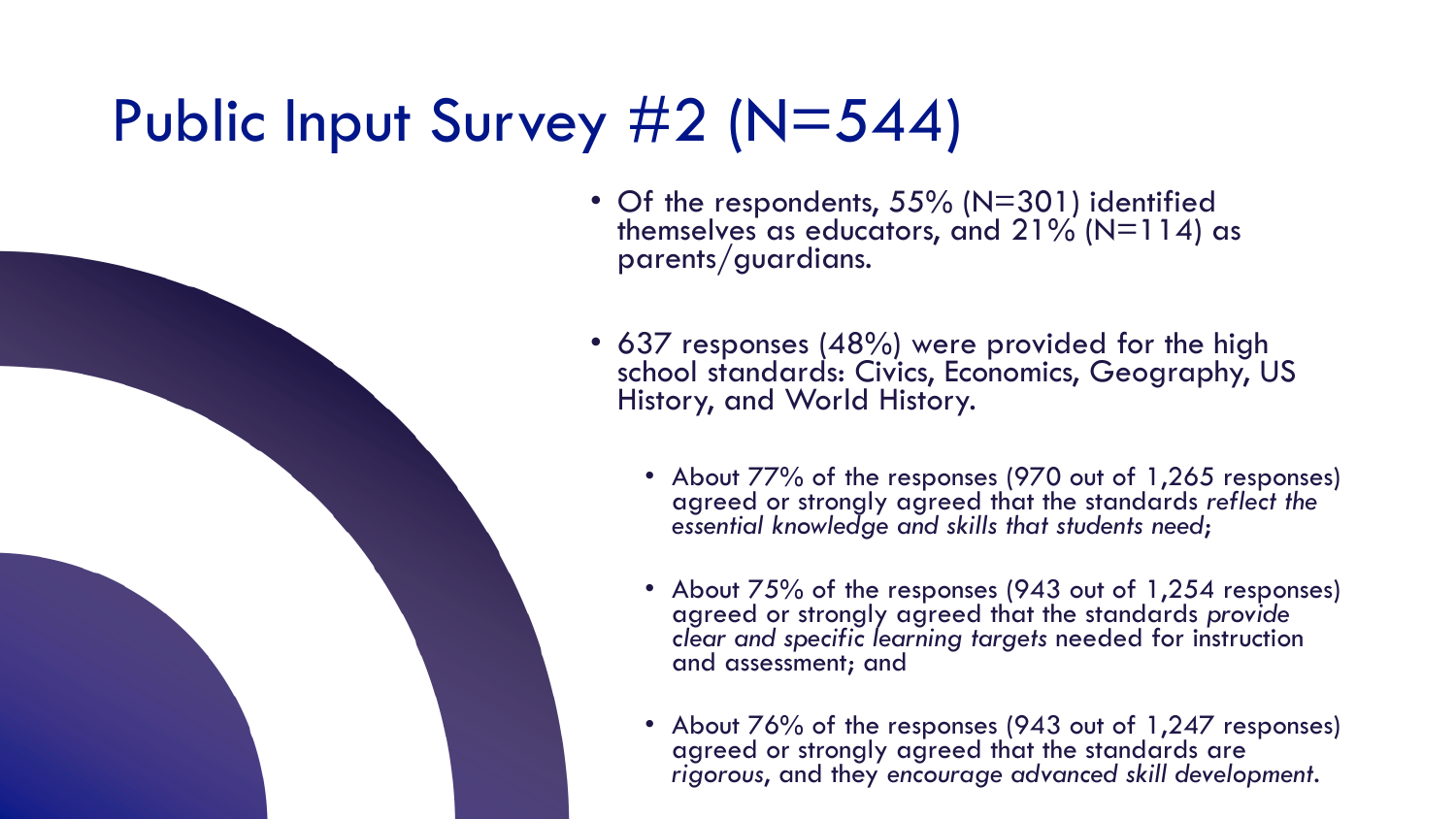#### Next month we will…

• Highlight the comprehensive timeline for the revision.

- Offer reflections from the writing team.
- Describe the implementation plan and supports.